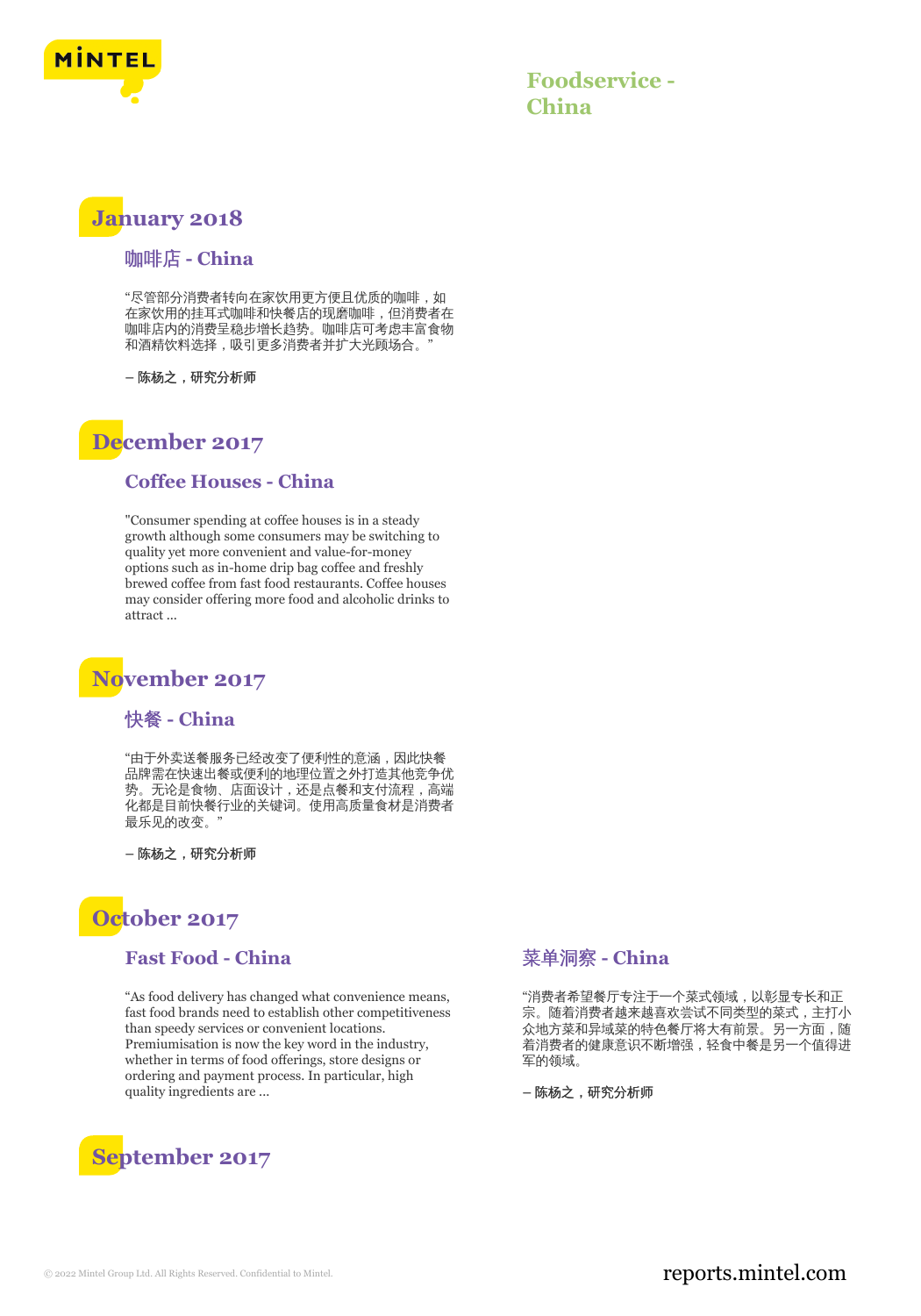

### **Menu Insights - China**

"Consumers want a focused menu from restaurants to show expertise and authenticity. As they are getting more explorative with different types of cuisines, there is opportunity for more specialised restaurants featuring niche regional and exotic cuisines. On the other hand, Chinese light meal is another area worth tapping into given ...

# **August 2017**

#### 餐饮娱乐渠道酒精饮料 **- China**

"在消费者对健康日益重视的大环境下,中国餐饮娱乐渠 道酒精饮料市场持续走低。品牌应尝试将酒类产品与现代 和健康场合相结合,以推动更多的点购。消费者不断寻求 在家中无法复制的新奇体验,因此,特色自制酒精饮料可 能是另一个机会点。"

**–** 陈杨之,研究分析师



#### **On-trade Alcoholic Drinks - China**

"China's on-trade alcohol market is undergoing a decline due to consumers' rising health concerns. Brands should try to associate their alcohol products with modern and healthier occasions to encourage more orders. There can also be an opportunity for special home-made alcoholic drinks as consumers continue seeking novel experiences they cannot ...

#### 餐饮娱乐渠道软饮料饮用趋势 **- China**

"餐饮娱乐渠道软饮料的核心购买动因是含有多种营养成 分。水果和牛奶是受欢迎的饮料成分,所以用水果和牛奶 调制的奶昔或将大有市场潜力。与此同时,餐厅和饮料生 产商可以运用天然成分调制吸引消费者眼球的饮料。

**–** 陈杨之,研究分析师

# **May 2017**

#### **Breakfast Foods - China**

"Consumers are shifting to out-of-home breakfast venues, especially convenience stores, which offer

### 早餐 **- China**

消费者越来越倾向于在外面吃早餐,方便、性价比高和早 餐种类多样的便利店尤其受欢迎。其他售卖早餐的场所可 通过提供更多的每日特惠早餐来提高竞争力。同时,消费 者习惯于吃中式早餐,外国企业可考虑在流行的西式早餐 食品中添加中式养生食材或口味,以提高吸引力。"

## **On-trade Soft Drinks - China**

"Multiple healthy ingredients are the essential purchase driver of on-trade soft drinks. Fruit- and milk-based

## © 2022 Mintel Group Ltd. All Rights Reserved. Confidential to Mintel.  $\blacksquare$  reports.mintel.com